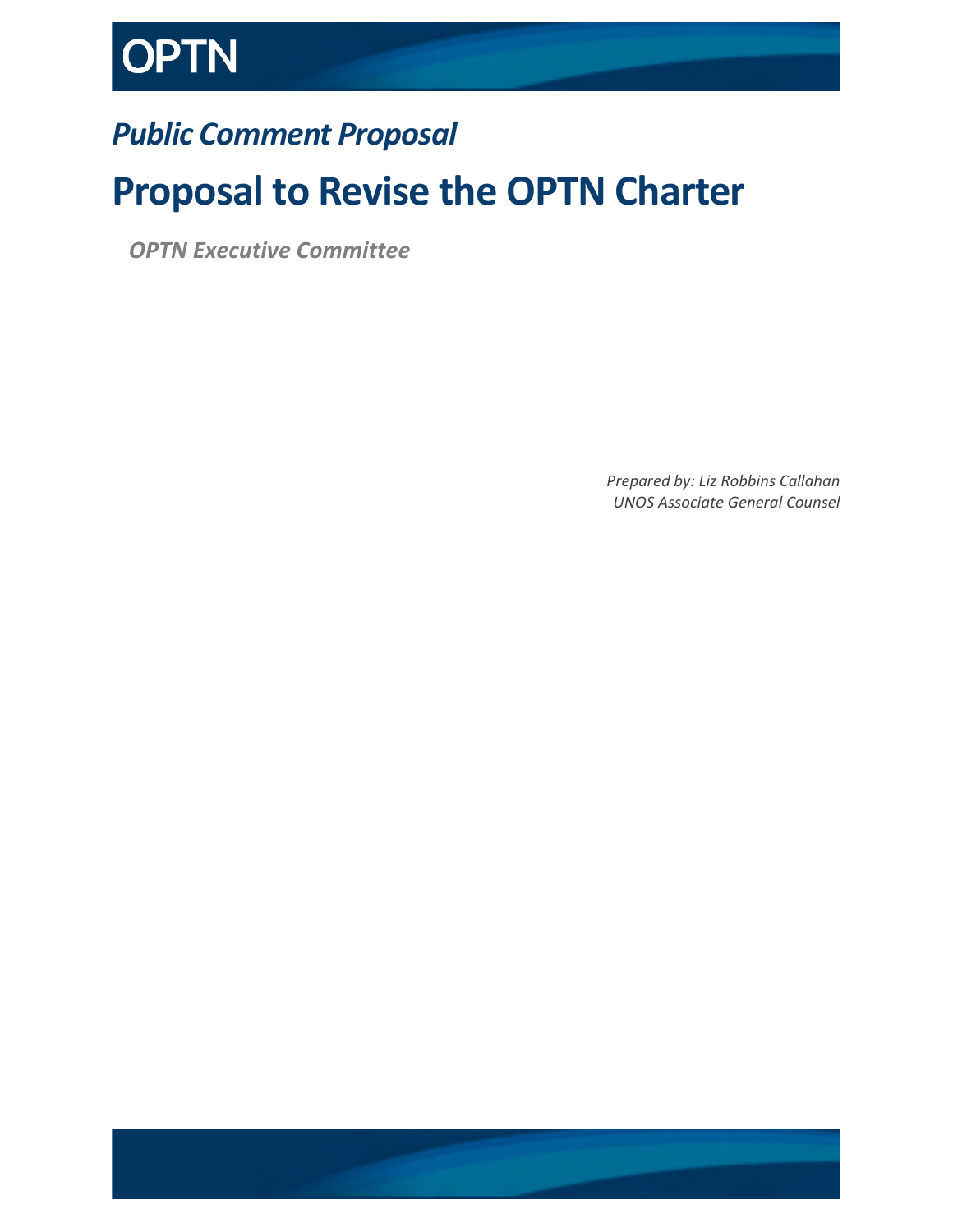

# **Proposal to Revise the OPTN Charter**

*Affected Document: OPTN Charter Sponsoring Committee: Executive*

*Public Comment Period: January 27, 2022 – March 23, 2022*

#### **Executive Summary**

The OPTN Charter governs the structure and operations of the OPTN. The OPTN contract requires the OPTN Contractor to work with the OPTN Board of Directors to review the Charter and "ensure that the OPTN Charter is specific to the OPTN and…that the OPTN Charter encompasses all aspects of OPTN operations."[1](#page-1-0) After an extensive review of the Charter, the OPTN Executive Committee proposes revisions to eliminate redundancy or inconsistency with the National Organ Transplant Act (NOTA) and the OPTN Final Rule; and is specific to the work of the OPTN.

<span id="page-1-0"></span> <sup>1</sup> Performance Work Statement Task 3.2.2: Perform BOD review of the OPTN Charter; Organ Procurement and Transplantation Network; HHSH250201900001C, November 1, 2018.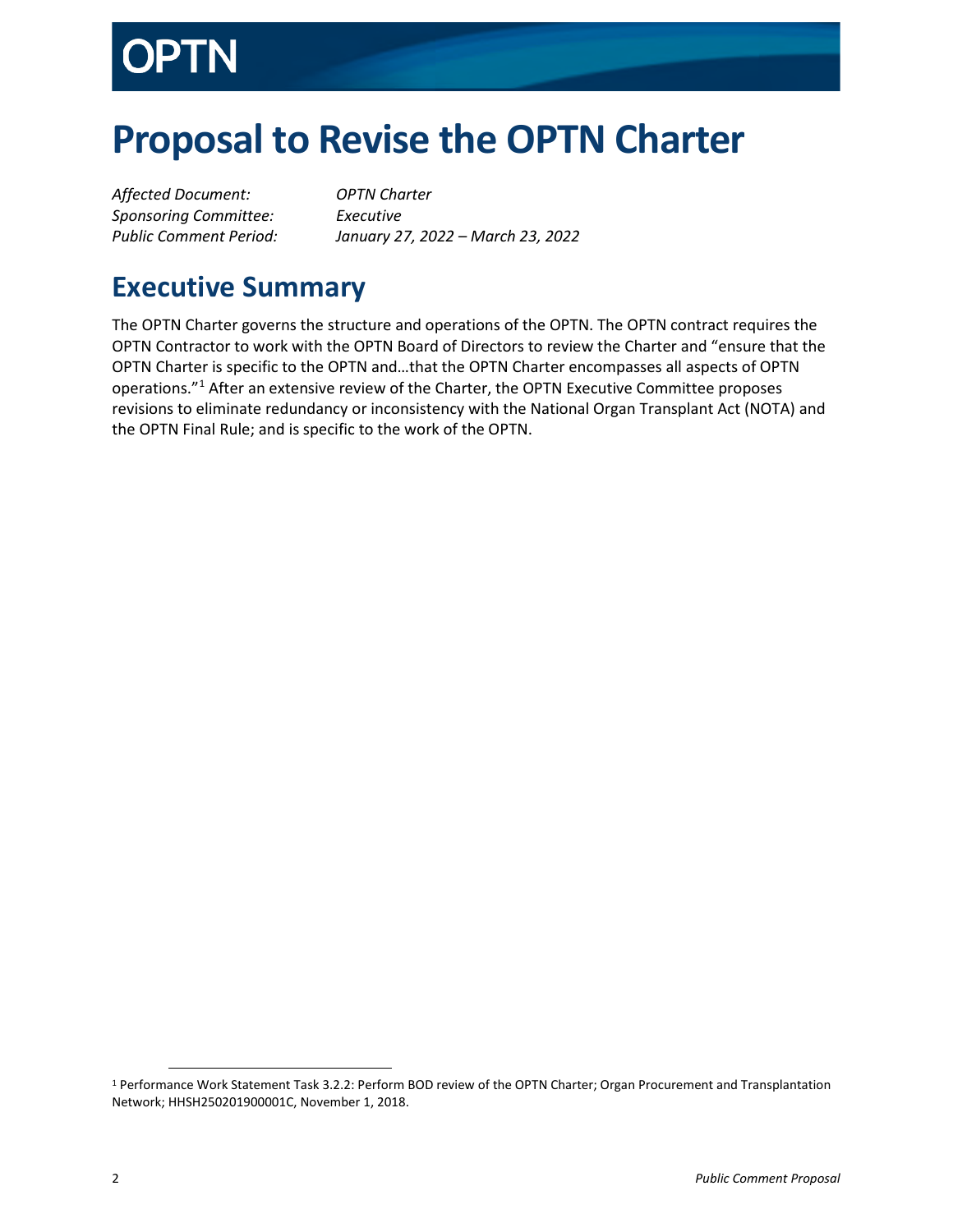#### **Purpose**

The OPTN Charter governs the structure and operations of the OPTN.<sup>[2](#page-2-0)</sup> An organization's charter typically outlines the purpose of the organization, explains the identity of the organization (i.e. membership, nonprofit, etc.), and outlines the governing and membership structure of an organization. The current OPTN Contract requires the OPTN Contractor to work with the OPTN Board of Directors to review the Charter to ensure that the OPTN Charter is specific to the OPTN and…that the OPTN Charter encompasses all aspects of OPTN operations."[3](#page-2-1)

#### **Background**

The OPTN Charter outlines the purpose of the OPTN, its Board and governance structure, and its membership. As the OPTN is authorized by the National Organ Transplant Act (NOTA), the Charter must be consistent with the requirements in NOTA.<sup>4</sup> Likewise, the Charter must be consistent with the OPTN Final Rule, which provides more detailed requirements regarding the OPTN Board of Directors' composition and the OPTN's membership.<sup>5</sup>

The OPTN Executive Committee reviewed the OPTN Charter and determined that, while it was largely consistent with both NOTA and the Final Rule, there were some provisions that required revision.

#### **Overview of Proposal**

After the introduction, the OPTN Charter is divided into four articles: 1) Organization; 2) Purpose; 3) Board of Directors; and 4) Membership. The OPTN Executive Committee reviewed each section and proposes the following changes.

#### Introduction

The Executive Committee determined that the existing introduction section is too compliance focused, and it repeats operational details that are better left to the OPTN Bylaws. The Executive Committee proposes cutting out a substantial portion of the introduction to simply focus on the purpose of the Charter.

#### **Organization**

The Organization section is designed to describe the type of legal entity that the OPTN is. To that end, the Executive Committee proposes explicitly referencing NOTA and the fact that NOTA authorizes the existence of the OPTN to be operated by contract with the U.S. Department of Health and Human Services. To eliminate any risk of inconsistency, the Executive Committee proposes minor changes to the way the OPTN's non-profit status is described to ensure that the language mirrors the statutory language.<sup>[6](#page-2-4)</sup>

<span id="page-2-1"></span><span id="page-2-0"></span><sup>&</sup>lt;sup>2</sup> OPTN Charter. https://optn.transplant.hrsa.gov/about/optn-charter/ (Accessed on December 10, 2021).<br><sup>3</sup> Performance Work Statement Task 3.2.2: Perform BOD review of the OPTN Charter; Organ Procurement and Transplantati Network; HHSH250201900001C, November 1, 2018.

<span id="page-2-2"></span><sup>4</sup> 42 U.S.C. §274

<span id="page-2-3"></span><sup>5</sup> 42 C.F.R. §121

<span id="page-2-4"></span><sup>6</sup> 42 U.S.C. §274(a)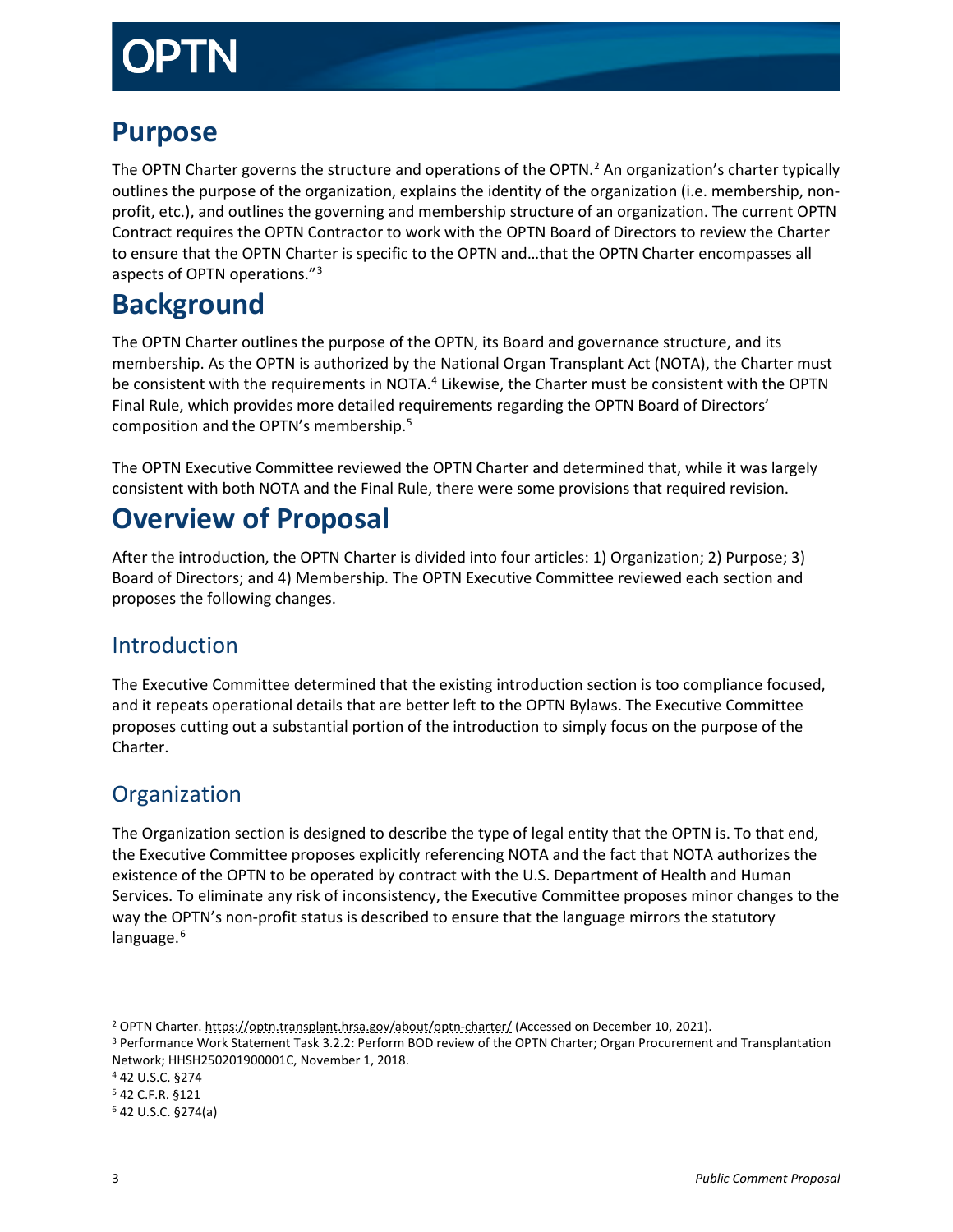Per the specific requirement of the current OPTN Contract, the OPTN Executive Committee also proposes removing the reference to UNOS as the OPTN Contractor, though it proposes retaining an explanation of the OPTN Contractor's relationship to the OPTN.

#### Purpose

The Purpose section should outline all the functions of the OPTN. However, the Executive Committee determined that the current Purpose section only focuses on a subset of the work that the OPTN performs. The OPTN's purposes are already detailed in NOTA. Rather than re-writing all of the OPTN's functions in the Charter, the Executive Committee instead proposes cross-referencing the list of OPTN functions in NOTA.[7](#page-3-0)

#### Board of Directors

NOTA requires the OPTN to have a Board of Directors that is comprised of organ procurement organizations, transplant hospitals, voluntary health associations, and the general public.<sup>[8](#page-3-1)</sup> The OPTN Final Rule provides more granular detail about the composition of the OPTN Board.<sup>[9](#page-3-2)</sup> While the current OPTN Charter substantially mirrors the requirements of NOTA and the Final Rule, there are a couple of minor wording differences. The Executive Committee proposes mirroring the exact language of the Final Rule with regard to Board composition, with two additions.

First, the current charter requires the OPTN Board to include at least one director that represents "pediatric-specific interests." Neither NOTA nor the Final Rule include this requirement, but the Executive Committee determined that requiring the Board to include a representative specifically focused on the pediatric population is incredibly important. Therefore, the Executive Committee proposes retaining this requirement in the Charter.

Second, the Executive Committee proposes retaining the current requirement that a representative from HHS and/or the Health Services Resource Administration (HRSA) serves on the Board of Directors in an ex officio capacity. While NOTA and the OPTN Final Rule do not provide this requirement, the role the HRSA contracting officer on the Board of Directors is critical to ensure HRSA can effectively perform its oversight functions, and to provide valuable input for the OPTN Board's consideration. The only modification the Executive Committee proposes is to update the terminology for referring to HRSA's role on the Board. The HHS/HRSA representative that serves on the Board is referred to as the Contracting Officer's Representative.

The Executive Committee also noticed that the functions of the Board are not entirely detailed in the current charter. The current charter discusses the requirement in NOTA and the Final Rule that the Board selects an Executive Committee and other committees as needed. [10](#page-3-3) However, the Board is also tasked with selecting an Executive Director.<sup>11</sup>

<span id="page-3-1"></span><span id="page-3-0"></span> <sup>7</sup> 42 U.S.C. §274(b)(2)(A)-(O) <sup>8</sup> 42 U.S.C. §274(b)(1)(B)(i)

<sup>9</sup> 42 C.F.R. §121.3(a)(1)

<span id="page-3-3"></span><span id="page-3-2"></span><sup>10</sup> 42 U.S.C. §274(b)(1)(B)(ii); 42 C.F.R. §121.3(a)(2)

<span id="page-3-4"></span><sup>11</sup> 42 C.F.R. §121.3(a)(3)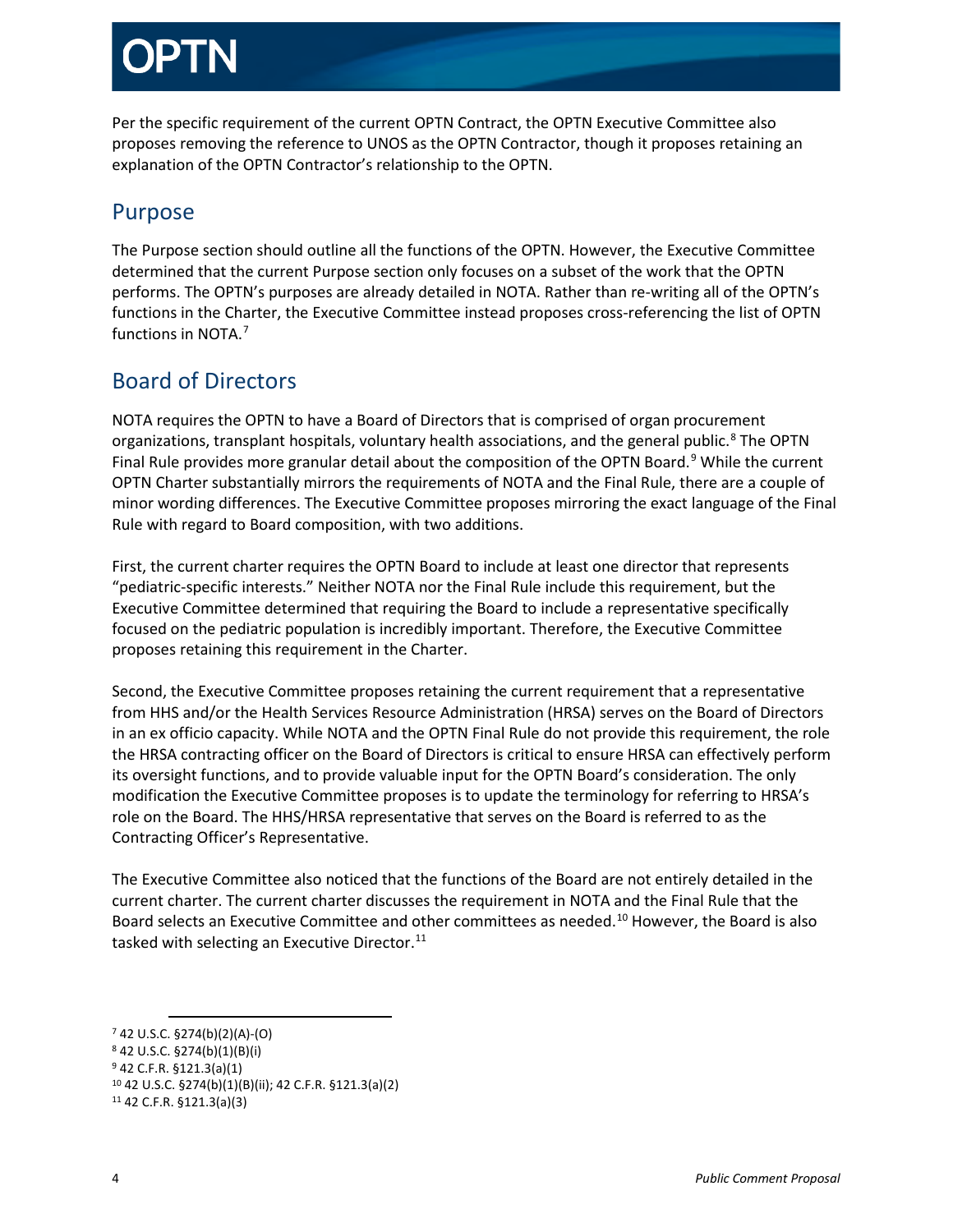Lastly, the Executive Committee proposes striking language regarding the election of the OPTN Board. The details of the election process are operational and better placed in the OPTN Bylaws, where they already exist. Additionally, striking the discussion of the election also ensures that the OPTN Contractor's processes are not detailed in the same governing documents as the OPTN's processes.

#### Membership

The OPTN is a membership organization. The Final Rule specifies that there are three categories of membership in the OPTN: 1) organ procurement organizations; 2) Transplant hospitals participating in the Medicare or Medicaid programs; and 3) Other organizations, institutions, and individuals that have an interest in the fields of organ donation or transplantation.<sup>[12](#page-4-0)</sup> However, the current Charter details five different membership categories that are not inconsistent with the three higher level categories detailed in the Final Rule, but also are not entirely synched.

To avoid confusion or risk of inconsistency, the Executive Committee proposes repeating the three membership categories in the Charter to align with those in the Final Rule. The details for applying to be a member in any of those three categories will continue to be included the OPTN Bylaws.

The OPTN Contract also requires the OPTN Contractor to identify "the potential addition of new categories resulting from scientific advances in organ procurement and transplantation consistent with the OPTN final rule."<sup>[13](#page-4-1)</sup> The Executive Committee understands that even if they were to identify a new group of members that would be eligible to join the OPTN, the new group would need to fit within one of the three existing membership categories described in the Final Rule. Most likely, a group "resulting from scientific advances in organ procurement and transplantation" would fit into the third category of membership, "Other organizations, institutions, and individuals that have an interest in the fields of organ donation or transplantation." The requirements for joining that future type of membership group would be best detailed in the OPTN Bylaws, where all requirements for applying to and remaining a member of the OPTN already exist.

### **NOTA and Final Rule Analysis**

The Executive Committee offers the proposed changes to the OPTN Charter public comment under the authority of NOTA, which states that "The Secretary shall by contract provide for the establishment and operation of an Organ Procurement and Transplantation Network…"[14](#page-4-2) The OPTN Contract requires the OPTN Contractor to review the OPTN Charter with the OPTN Executive Committee to determine.[15](#page-4-3) As described throughout the proposal, the proposed changes are consistent with applicable provisions of NOTA and the OPTN Final Rule.

<span id="page-4-0"></span> <sup>12</sup> 42 C.F.R. §121.3(b)

<span id="page-4-1"></span><sup>13</sup> Performance Work Statement Task 3.2.2: Perform BOD review of the OPTN Charter; Organ Procurement and Transplantation Network; HHSH250201900001C, November 1, 2018.

<span id="page-4-2"></span><sup>14</sup> 42 U.S.C. §274(a)

<span id="page-4-3"></span><sup>15</sup> Performance Work Statement Task 3.2.2: Perform BOD review of the OPTN Charter; Organ Procurement and Transplantation Network; HHSH250201900001C, November 1, 2018.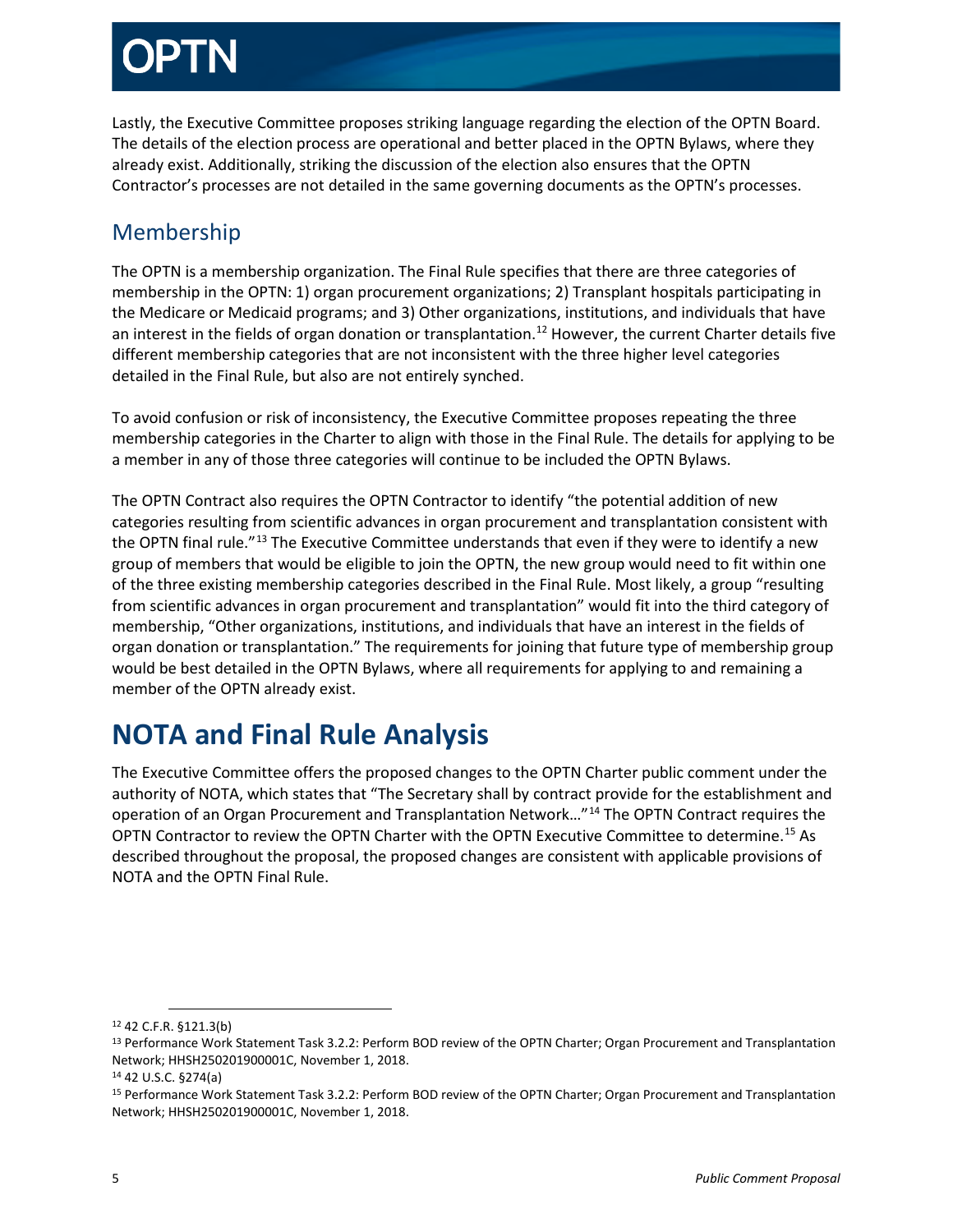# **PTN**

### **Implementation Considerations**

#### Member and OPTN Operations

If approved by the OPTN Board of Directors, the revisions to the OPTN Charter would be immediately effective. There would be no impact on OPTN Members or the OPTN.

#### **Conclusion**

The proposed revisions to the OPTN Charter are intended to assure the OPTN Charter remains consistent with NOTA and the Final Rule, accurately reflects the relationship between the OPTN and the OPTN Contractor, and covers all aspects of OPTN operations.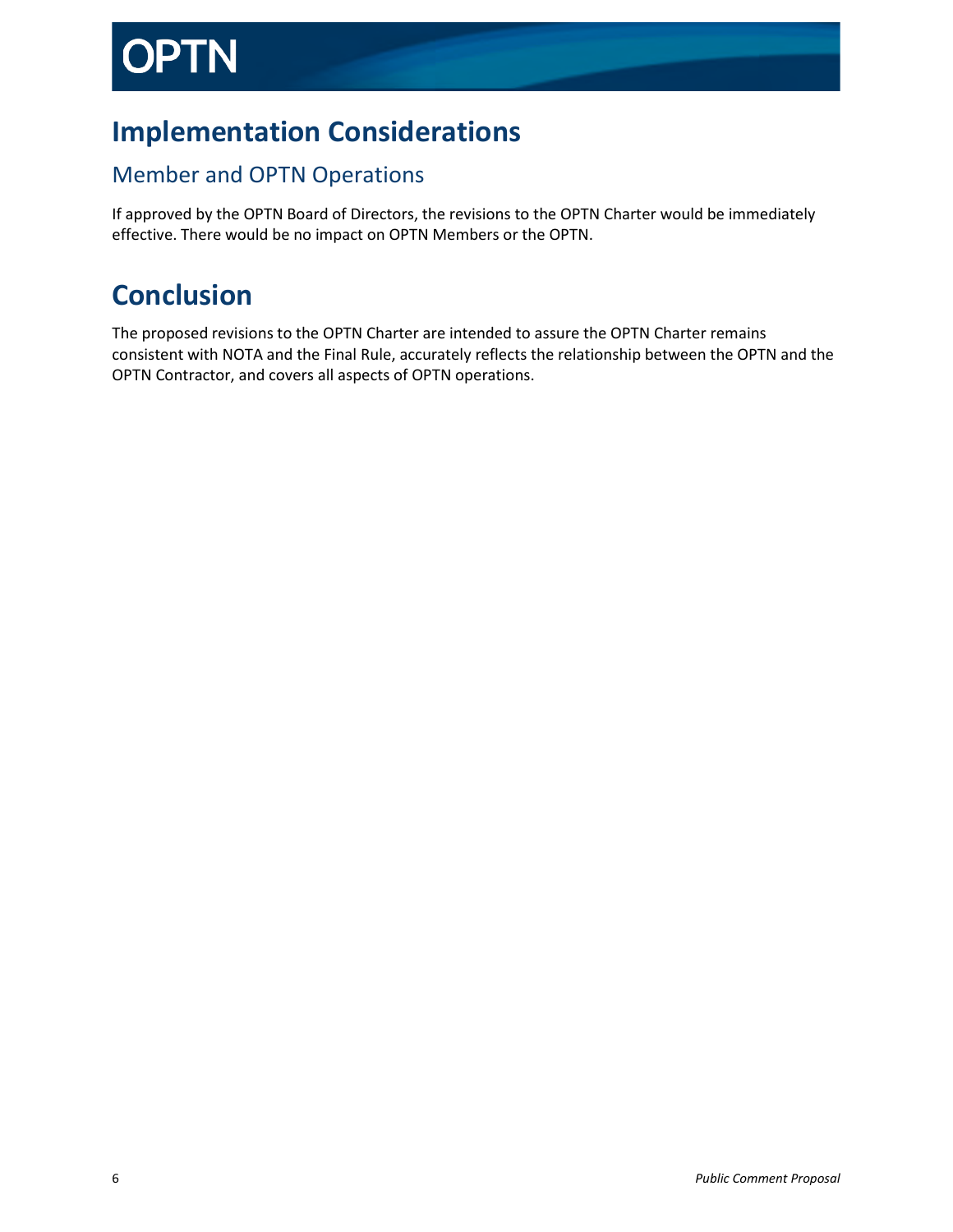### **Charter Language**

Proposed new language is underlined (example) and language that is proposed for removal is struck through (example). Heading numbers, table and figure captions, and cross-references affected by the numbering of these policies will be updated as necessary.

1 **ORGAN PROCUREMENT AND TRANSPLANTATION NETWORK (OPTN) CHARTER**

2 This Charter governs the structure and operation of the Organ Procurement and Transplantation 3 Network (OPTN). By accepting membership in the OPTN, each Member agrees to comply with all 4 applicable provisions of the National Organ Transplant Act, as amended, 42 U.S.C. 273 et seq.; 5 OPTN Final Rule, 42 CFR Part 121; this Charter; the OPTN Bylaws; and OPTN policies as in effect 6 from time to time. The OPTN will conduct ongoing and periodic reviews and evaluations of each 7 Member OPO and Transplant Hospital for compliance with the OPTN Final Rule and OPTN 8 policies. All OPTN Members are subject to review and evaluation for compliance with OPTN 9 policies. All such compliance monitoring is performed using processes and protocols developed 10 by the OPTN Contractor in accordance with the contract with the Department of Health and 11 Human Services (HHS), Health Resources and Services Administration (HRSA), to operate the 12 OPTN (OPTN Contract).

#### 13 **ARTICLE I. ORGANIZATION**

14 The OPTN is authorized by the National Organ Transplant Act of 1984, as amended, 42 U.S.C. 15 273 et seq. The OPTN is a private, not-for-profit nonprofit entity with that has an expertise in 16 organ procurement and transplantation. The OPTN Contractor serves as the OPTN by contract 17 with the Department of Health and Human Services (HHS). The OPTN is a part of the OPTN 18 **Contractor's organization and operations. The OPTN Contractor is United Network for Organ** 19 Sharing (UNOS), a Virginia non-stock, not-for-profit corporation which is qualified as a tax-20 exempt public charity under Section 501(c)(3) of the Internal Revenue Code.

#### 21 **ARTICLE II. PURPOSE**

22 The purpose of the OPTN is to carry out the statutory functions listed in NOTA at 42 U.S.C.  $\S 274(b)(2)(A)-(O)$ ). The primary purposes of the OPTN are to operate and monitor an equitable system for allocating organs donated for transplantation; maintain a waiting list of potential recipients; match potential recipients with organ donors according to established medical criteria for allocation of organs and, to the extent feasible, for listing and de-listing transplant **patients; facilitate the efficient, effective placement of organs for transplantation; and increase** organ donation. To accomplish these purposes, the OPTN:

 (a) Establishes, maintains, and monitors compliance with voluntary and mandatory membership criteria/policies and procedures for institutions and interested parties and training and experience criteria as consistent with Federal regulations for primary personnel at transplant programs. Policies may become mandatory through a process involving consideration and recommendation as a mandatory policy by the OPTN and official adoption by the Secretary of the Department of Health and Human Services (HHS) of the policy as mandatory.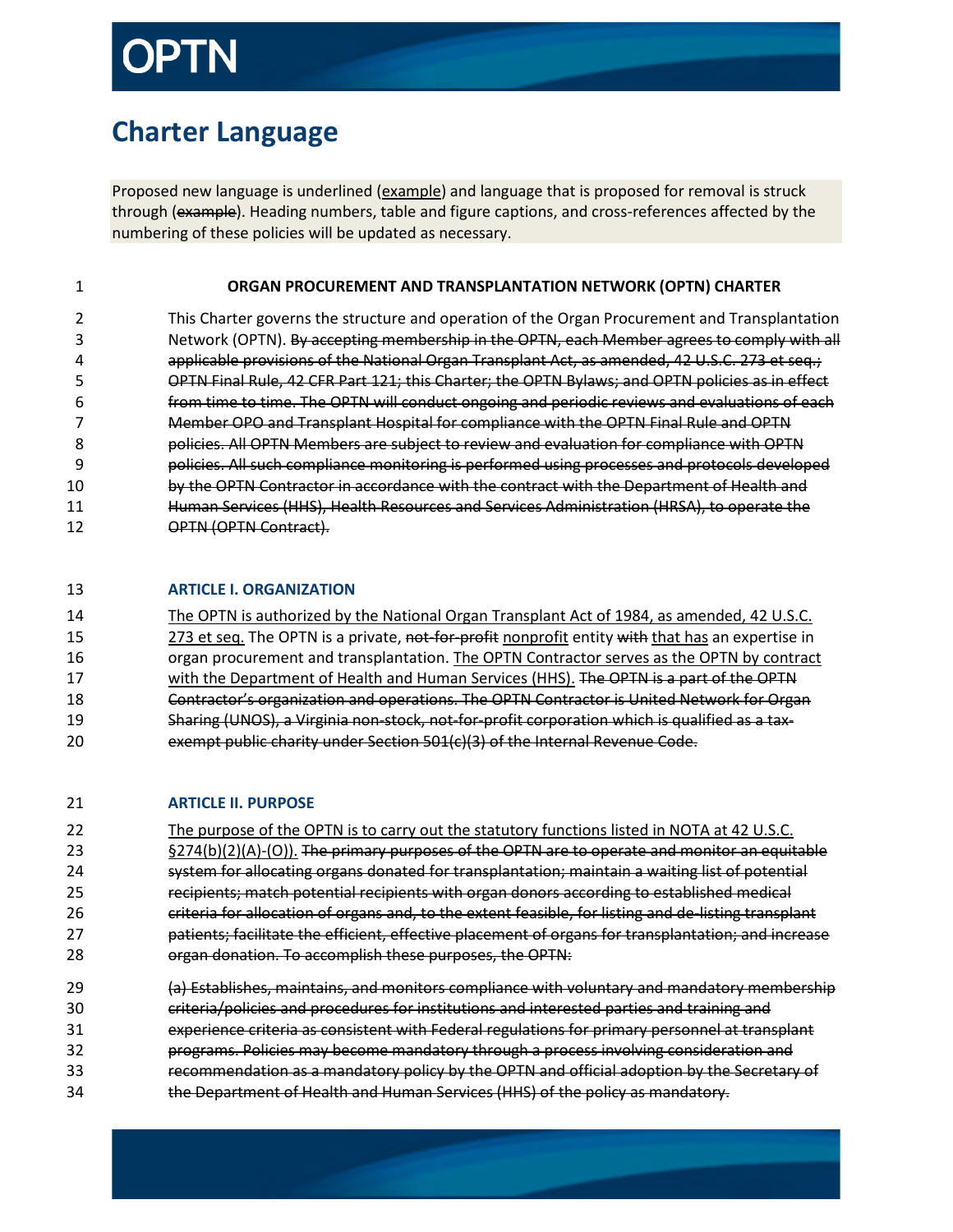

- (b) Establishes, maintains, and monitors compliance with voluntary and mandatory criteria/policies and procedures for the safe and efficient acquisition and transportation of donor organs and for the allocation and distribution of these organs equitably among transplant patients, consistent with Federal law and regulations. Policies may become mandatory through a process involving consideration and recommendation as a mandatory policy by the OPTN and official adoption by the Secretary of HHS of the policy as mandatory.
- (c) Collects, analyzes, and publishes data on pre-transplant and post-transplant events to 42 advance the fields of organ transplantation, organ procurement, organ preservation, and immunogenetics.

#### **ARTICLE III. BOARD OF DIRECTORS**

- 45 The OPTN shall be governed by a Board of Directors composed of not less than 34 nor more 46 than 42 members. In accordance with the OPTN Final Rule at §121.3(a), the The Board of Directors shall include:
- (a) Approximately 50% transplant surgeons and or transplant physicians;
- 49 (b) At least 25% transplant candidates, transplant recipients, organ donors, and family members representing the diversity of the population of transplant candidates, transplant recipients, organ donors, and family members served by the OPTN, including, to the extent practicable, the 52 minority and gender diversity of this population. These members shall be required to certify that 53 they are not be employees of, and do not or have a similar relationship with Organ Procurement 54 Organizations (OPOs) (defined below), Ttransplant Hhospitals (defined below), voluntary health organizations, transplant coordinators, histocompatibility experts, or other non-physician transplant professionals. The Board of Directors may, however, waive this requirement for not more than 50% of this category of members;
- (c) Representatives of OPOs, Transplant Hospitals, voluntary health associations, transplant coordinators, histocompatibility experts, non-physician transplant professionals, and the general public, as well as at least one member representing pediatric-specific interests; and
- 61 (d) The Project Officer Contracting Officer's Representative for the OPTN Contract and the Director of the Division of Transplantation, within the Health Resources and Services Administration, HHS, or their designees, as ex-officio, non-voting members.
- The Board of Directors shall elect an Executive Committee from the membership of the Board and establish such other committees as are necessary to perform the duties of the OPTN. perform the duties detailed in, and in accordance with, NOTA and the OPTN Final Rule, including:
- a) Electing an Executive Committee from the membership of the Board;
- b) Appointing an Executive Director of the OPTN
- 70 c) Establishing such other committees as are necessary to perform the duties of the OPTN.
- The OPTN Board of Directors shall be elected in parallel with and using the same processes as the OPTN Contractor's Board of Directors, resulting in identical memberships, if the OPTN Contract provides for such an arrangement. This will enable the OPTN Contractor to perform tasks required by the OPTN Contract under the governance of the OPTN Board of Directors.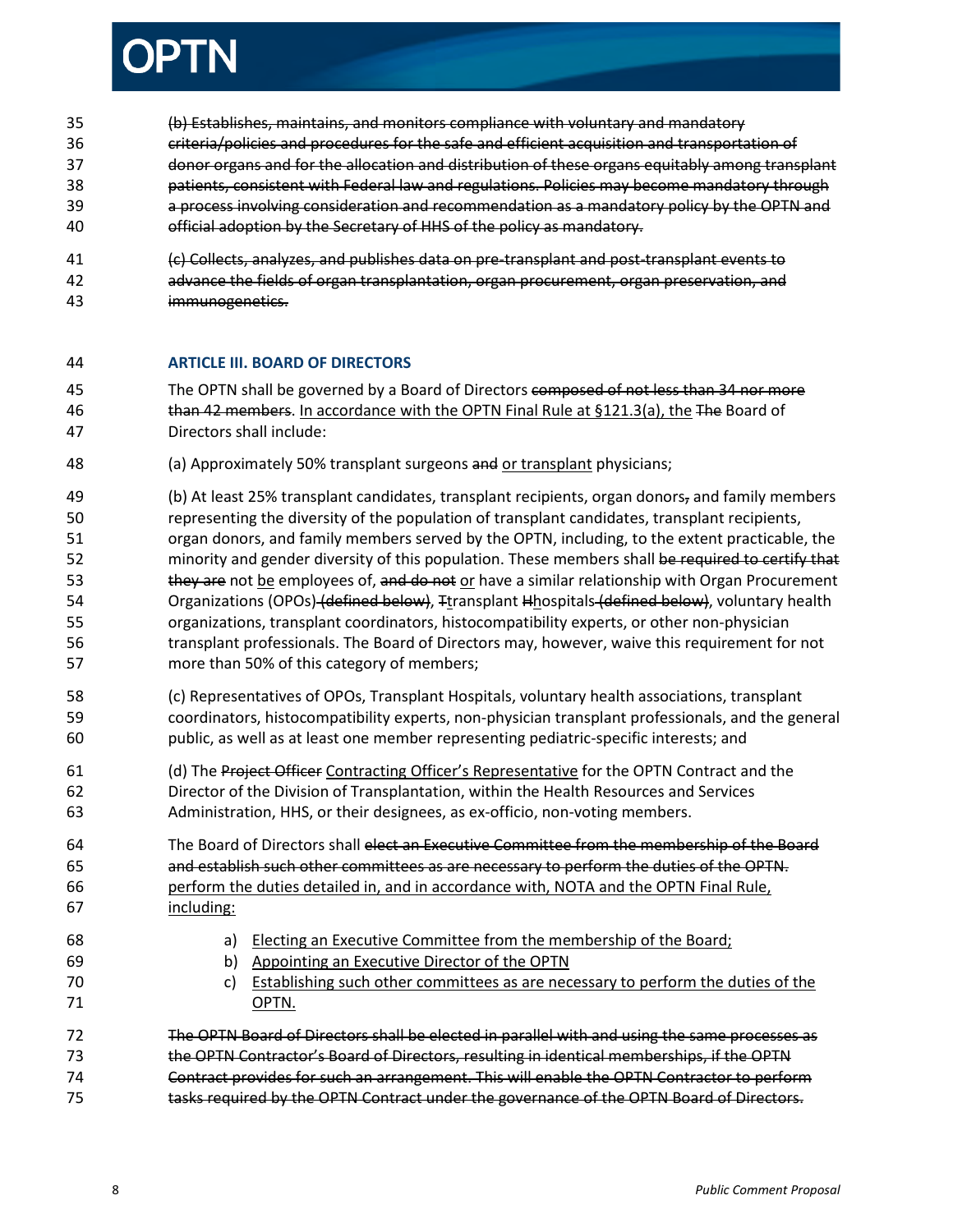# **PTN**

 Activities of the Board of Directors, while constituted as the OPTN Board, shall be limited to 77 activities of the OPTN (i.e., those activities for which costs are reimbursed under the OPTN Contract). To accomplish this, separate agendas or sections within combined agendas shall identify OPTN versus OPTN Contractor business. The Board of Directors shall convene as the **OPTN Board for purposes of conducting OPTN affairs and the OPTN Contractor Board for purposes of conducting OPTN Contractor affairs. Consistent with this framework. OPTN Committees are appointed in parallel with OPTN Contractor Committees and operate under these same procedures.** 

#### **ARTICLE IV. MEMBERSHIP**

- 85 There shall be five three categories of members of the OPTN. These are: Institutional Members, Medical/Scientific Members, Public Organization Members, Business Members, and Individual 87 Members. By amendment to the Bylaws of the OPTN, the Board of Directors may establish 88 additional categories of Members in order to conform to requirements of law and regulations **applicable to the OPTN.** 1) transplant hospitals participating in the Medicare or Medicaid programs; 2) all organ procurement organizations (OPO), and 3) other organizations, institutions, and individuals that have an interest in the fields of organ donation or transplantation, including transplant hospitals that do not participate in the Medicare or Medicaid programs, medical/scientific members, public organization members, business members, and Individual Members. The OPTN Bylaws shall specify the requirements for applying to be an OPTN member and the responsibilities of an OPTN member.
- (a) Institutional Members. An Institutional Member shall be one of the following:
- 97 (i) An organization designated as an organ procurement organization by the Secretary of the Department of Health and Human Services (HHS) under Section 1138(b) of the Social Security Act or an organization that meets all requirements for such designation, other than OPTN membership (OPO).
- 101 (ii) A hospital (a) that aspires to perform organ transplants, as evidenced by submission of an active application for designated transplant program status for at least one organ type, or in which organ transplantation is performed, and (b) that participates in the Medicare or Medicaid programs (Transplant Hospital).
- (iii) An independent histocompatibility laboratory that serves at least one Transplant Hospital that is active in the field of human organ transplantation within its service area
- (Histocompatibility Laboratory). For purposes of the OPTN Charter and Bylaws, independence from Transplant Hospital(s) served shall be defined by demonstration of a distinct governing body for the Histocompatibility Laboratory that is separate and not under the direct or indirect
- 110 control of the governing body of any of the Histocompatibility Laboratory's Transplant Hospitals 111 or of the governing body of a commonly controlled group of the Histocompatibility Laboratory's Transplant Hospitals.
- (b) Medical/Scientific Members. A Medical/Scientific Member shall meet the following criteria:
- (i) An established, non-profit organization or institution with at least one year of operating **history that has an interest in the fields of organ donation or transplantation, defined as:**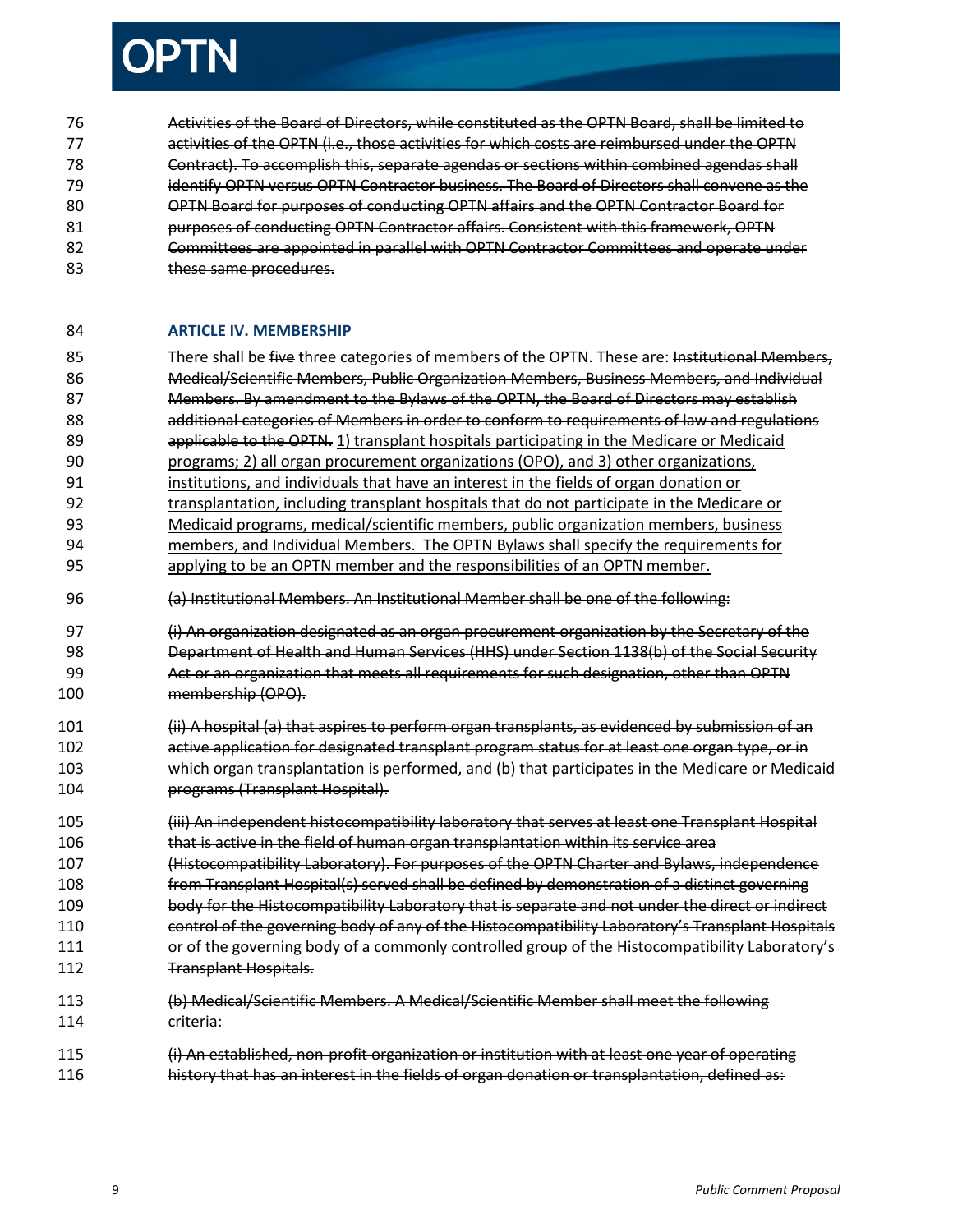

| 117<br>118<br>119               | (a) An organization or institution that serves as a medical or scientific membership organization<br>and includes within its membership professional members who are involved in organ<br>transplantation, or                                                                                                                                                                                                                   |
|---------------------------------|---------------------------------------------------------------------------------------------------------------------------------------------------------------------------------------------------------------------------------------------------------------------------------------------------------------------------------------------------------------------------------------------------------------------------------|
| 120<br>121<br>122<br>123<br>124 | (b) An organization or institution that is supported by letters of recommendation for OPTN<br>membership from at least three other organizations or institutions, each of which meets the<br>criteria for Institutional Membership listed in Article IV(a) above, Medical/Scientific Membership<br>listed in Article IV(b)(i)(a) above, or Public Organization Membership listed in Articles IV(c)(i)(a)<br>or IV(c)(ii) below. |
| 125<br>126                      | (c) Public Organization Members. A Public Organization Member shall meet the following<br><del>criteria:</del>                                                                                                                                                                                                                                                                                                                  |
| 127<br>128                      | (i) An established, non-profit organization or institution with at least one year of operating<br>history that has an interest in the fields of organ donation or transplantation, defined as:                                                                                                                                                                                                                                  |
| 129<br>130<br>131               | (a) An organization or institution that engages in organ donation activities or represents or<br>provides direct support or services to transplant recipients, transplant candidates, or their<br>families, or                                                                                                                                                                                                                  |
| 132                             | (b) An organization or institution that is supported by letters of recommendation for OPTN                                                                                                                                                                                                                                                                                                                                      |
| 133                             | membership from at least three other organizations or institutions, each of which meets the                                                                                                                                                                                                                                                                                                                                     |
| 134                             | criteria for Institutional Membership listed in Article IV(a) above, Medical/Scientific Membership                                                                                                                                                                                                                                                                                                                              |
| 135                             | listed in Article IV(b)(i)(a) above, or Public Organization Membership listed in Article IV(c)(i)(a)                                                                                                                                                                                                                                                                                                                            |
| 136                             | above or Article IV(c)(ii) below, or                                                                                                                                                                                                                                                                                                                                                                                            |
| 137                             | (ii) A hospital with at least one year of operating history that participates in the Medicare or                                                                                                                                                                                                                                                                                                                                |
| 138                             | Medicaid programs and has an interest in the fields of organ donation or transplantation,                                                                                                                                                                                                                                                                                                                                       |
| 139                             | defined by the referral of at least one potential organ or tissue donor per year for donation.                                                                                                                                                                                                                                                                                                                                  |
| 140                             | The Board of Directors shall from time to time review these criteria and establish as part of the                                                                                                                                                                                                                                                                                                                               |
| 141                             | Bylaws of the OPTN, additional membership requirements for Institutional Members, Public                                                                                                                                                                                                                                                                                                                                        |
| 142                             | Organization Members, and Medical/Scientific Members.                                                                                                                                                                                                                                                                                                                                                                           |
| 143                             | (d) Business Members. A Business Member shall be an established organization or institution                                                                                                                                                                                                                                                                                                                                     |
| 144                             | with at least one year of operating history that has an interest in the fields of organ donation or                                                                                                                                                                                                                                                                                                                             |
| 145                             | transplantation, defined as engaging in commercial activities with two or more active                                                                                                                                                                                                                                                                                                                                           |
| 146                             | <del>Institutional Members.</del>                                                                                                                                                                                                                                                                                                                                                                                               |
| 147                             | (e) Individual Members. An Individual Member shall be a person with an interest and/or                                                                                                                                                                                                                                                                                                                                          |
| 148                             | expertise in the fields of organ donation or transplantation, defined to include one or more of                                                                                                                                                                                                                                                                                                                                 |
| 149                             | the following:                                                                                                                                                                                                                                                                                                                                                                                                                  |
| 150                             | (i) Individuals who have served or are presently serving on the OPTN Board of Directors, or an                                                                                                                                                                                                                                                                                                                                  |
| 151                             | <b>OPTN Committee.</b>                                                                                                                                                                                                                                                                                                                                                                                                          |
| 152                             | (ii) Individuals who are themselves or are family members of: a transplant candidate, transplant                                                                                                                                                                                                                                                                                                                                |
| 153                             | recipient, or organ or tissue donor.                                                                                                                                                                                                                                                                                                                                                                                            |
| 154                             | (iii) Individuals who are presently employed by or are independent contractors with OPOs,                                                                                                                                                                                                                                                                                                                                       |
| 155                             | Transplant Hospitals, or Histocompatibility Laboratories                                                                                                                                                                                                                                                                                                                                                                        |
| 156<br>157                      | (iv) Individuals who were formerly employed by or were formerly independent contractors with<br>OPOs, Transplant Hospitals, or Histocompatibility Laboratories and individuals formerly                                                                                                                                                                                                                                         |